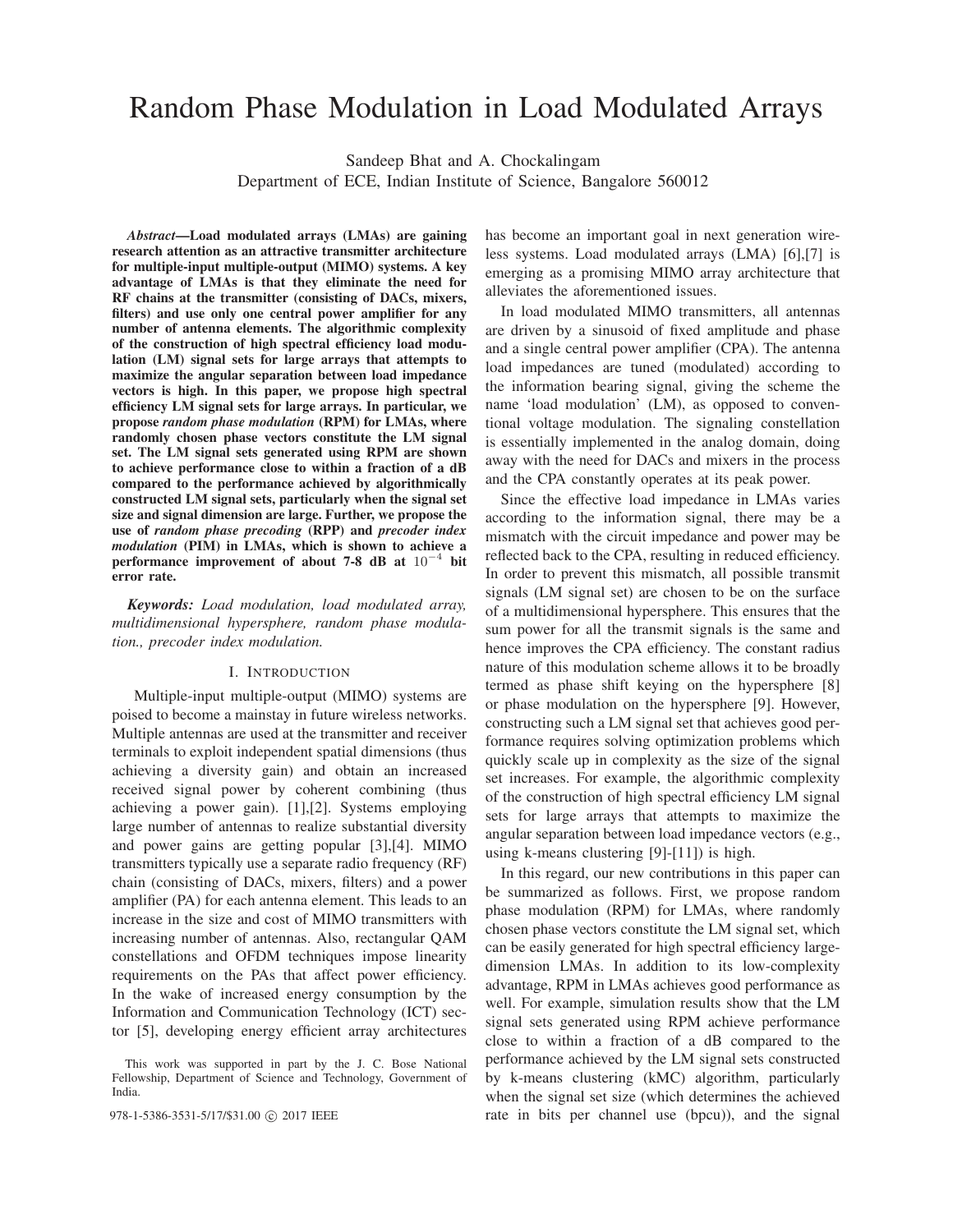dimension (number of transmit antennas) are large. For example, in a  $16\times16$  load modulated MIMO system with 8 bpcu, the performance difference between RPM and kMC signal sets is only about 0.3 dB at  $10^{-4}$  bit error rate (BER). Second, we propose the use of random phase precoding (RPP) and precoder index modulation (PIM) in LMAs. The use of RPP and PIM is shown to result in a performance improvement of about 7-8 dB at  $10^{-4}$ BER. This performance improvement is because of the time diversity gains possible in RPP and the possibility of using a smaller-sized LM signal set in PIM to achieve a certain rate in bpcu.

The rest of this paper is organized as follows. LMAs are introduced in Section II. The proposed RPM scheme for LMAs and its performance are presented in Section III. RPP and PIM schemes for LMAs and their performance are presented in Section IV. Conclusions are presented in Section V.

#### II. LOAD MODULATED ARRAYS

# *A. Voltage modulation vs load modulation*

Conventional RF transmitter hardware uses 'voltage modulation', where the circuit impedance is kept fixed and a voltage is formed proportional to the information bearing signal. Voltage modulation is advantageous because the circuit impedance can be matched to the antenna load impedance, leading to optimum power transfer. However, a drawback is that the PA needs to be considerably backed-off to guarantee linear response over the full input voltage range. In traditional multiantenna transmitters, multiple PAs (one PA per antenna) must be driven at high backoffs. Power efficiency and RF hardware cost, therefore, become concerns when the traditional voltage modulation is employed in large antenna arrays. On the contrary, in 'load modulation', the voltage is held constant (single frequency sinusoid of fixed magnitude and phase) and the antenna load impedance is tuned by the information bearing signal [6].

# *B. LMAs*

Load modulation is attractive for large antenna arrays [7]. LMA refers to an array architecture (see Fig. 1) in which the multiple antenna load impedances are tuned by the information bearing signals while being driven by a constant amplitude sinusoid and a single central PA (see the  $v_0 \cos \omega t$  source and the CPA in Fig. 1) [6]-[9]. Figure 1 shows an LMA with  $n_t$  transmit antennas. The load impedance in the *l*th antenna, denoted by  $Z_l(t)$ , is chosen to be proportional to the *l*th transmit signal  $s<sub>l</sub>(t)$ ,  $l = 1, 2, \dots, n_t$ . The circuit that achieves this is referred to as a 'load modulator'. A load modulator can be implemented using varactor diodes or pin-diodes, where input currents to antenna loads are generated based on information bearing signals. The effective admittance



Fig. 1. Load modulated array.

seen by the power source is the sum of the admittances of all antenna loads, i.e.,

$$
Y(t) = \sum_{l=1}^{n_t} \frac{1}{Z_l(t)}.
$$
 (1)

The single power source becomes equivalent to  $n_t$  parallel power sources, each with an average admittance  $Y(t)/n_t$ . Since  $Y(t)$  varies with the information signals, mismatch between circuit impedance and effective antenna impedance may arise, and this can cause power to be reflected back to the CPA. So a circulator is used to redirect any reflected power to a resistor  $R$ . In Fig. 1, the assembly of the CPA, circulator,  $n_t$  antennas, and their associated load modulators is referred to as a 'load modulation transmit unit' (LM-TU).

For large arrays (large  $n_t$ ), because of the law of large numbers, the average admittance  $Y(t)/n_t$  does not vary much even if the individual admittances may vary significantly. This, in turn, results in only a small power being reflected back to the CPA in large arrays. The CPA efficiency is determined by the peak to average sum power ratio (PASPR), which is the peak to average power ratio (PAPR) aggregated over all the antenna elements [9]. For large arrays, the PASPR tends to one asymptotically due to law of large numbers. Therefore, with large arrays, the CPA can be operated at its peak power. For small arrays (small  $n_t$ ), however, the PASPR can be more than one. To obtain a PASPR close to one in small arrays, it is desired that the sum power radiated by the antennas be made constant. A way to achieve this is to use phase modulation on the hypersphere (PMH) [9].

# *C. Phase modulation on the hypersphere*

PMH uses points on the  $n_t$ -dimensional hypersphere to form the LM signal set. Let  $\mathbb{S}_{LM}$  denote the  $n_M$ -ary LM signal set, where  $n_M \triangleq |\mathbb{S}_{LM}|$ . Let

$$
S_H(n_t, P) = \{ \mathbf{s} \in \mathbb{C}^{n_t} \mid ||\mathbf{s}||^2 = P \}
$$
 (2)

denote the  $n_t$ -dimensional complex-valued hypersphere denote the  $n_t$ -dimen<br>of radius  $\sqrt{P}$ . Then,

$$
\mathbb{S}_{LM} = \{\mathbf{s}_1, \mathbf{s}_2, \cdots, \mathbf{s}_{n_M}\} \subset \mathbb{S}_{H}(n_t, P). \tag{3}
$$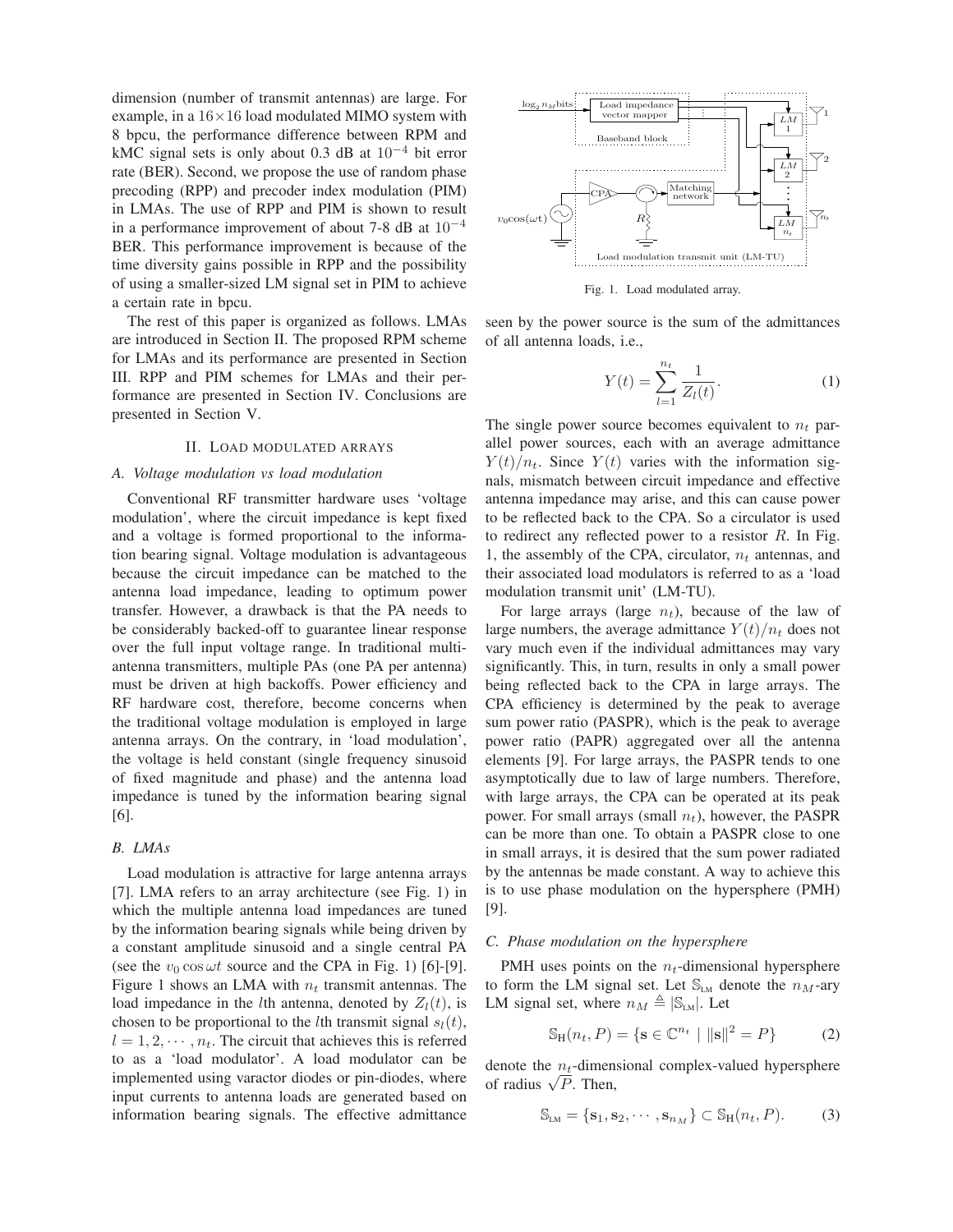One way to obtain the signal vectors that constitute  $\mathbb{S}_{\text{LM}}$ is by generating uniformly distributed vectors on the hypersphere and clustering them [11]. An  $n_t \times 1$  signal vector **s** from  $\mathbb{S}_{LM}$  chosen based on  $\log_2 n_M$  information bits gets sent in a channel use by the  $n_t$  load modulators as shown in Fig. 1.

*LM signal detection:* Assuming  $n_r$  antennas at the receiver, the received signal vector **y** can be written as

$$
y = Hs + n,\t(4)
$$

where **H** denotes the  $n_r \times n_t$  matrix of channel gains such that the gain from the *j*th transmit antenna to the *i*th receive antenna  $h_{ij} \sim \mathcal{CN}(0, 1)$  and **n** is the  $n_r \times 1$  noise vector with  $\mathbf{n} \sim \mathcal{CN}(0, \sigma^2 \mathbf{I})$ . The maximum-likelihood (ML) detection rule is then given by

$$
\hat{\mathbf{s}} = \underset{\mathbf{s} \in \mathbb{S}_{LM}}{\operatorname{argmin}} \|\mathbf{y} - \mathbf{H}\mathbf{s}\|^2. \tag{5}
$$

# III. PROPOSED RPM FOR LMAS

Optimal construction of the LM signal set  $\mathbb{S}_{LM}$  defined in the previous section can be formulated as a spherical code construction problem [9]. A spherical code  $C(K, 2M, \theta_{min})$  is defined as K code vectors in  $\mathbb{R}^{2M}$  with a least angular separation  $\theta_{min}$ . For example,  $C(n_M, 2n_t, \theta_{min})$  could be thought of as the optimal signal set for an LMA with  $n_t$  transmit antennas and achieving a spectral efficiency of  $\log_2 n_M$  bpcu. However, such spherical codes are known only for some  $M$  and  $K$  [10]. Suboptimal methods may therefore be used to construct LM signal sets. One method is to use spherical k-means clustering algorithm to solve the optimization problem [11]. This algorithm operates on a large number of vectors on a multidimensional hypersphere and iterates to group them into  $k$  clusters while maximizing the inter-cluster distances. To construct an LM signal set using the spherical k-means clustering algorithm, a large number of vectors are generated uniformly on the surface of a  $2n_t$ -dimensional hypersphere and grouped into  $n<sub>M</sub>$  clusters. When the number of dimensions  $(n_t)$  is large and the vectors do not possess a inherent cluster structure, this algorithm can get expensive in terms of complexity when the required number of clusters  $(n_M)$  increases.

### *A. Proposed RPM-LM*

As opposed to the algorithmic construction approach whose complexity can be high, here we propose to use randomly chosen vectors on the surface of a multidimensional hypersphere as the LM signal set. Because the antenna loads are modulated by this random choice of phase vectors, we term this scheme as 'random phase modulation LM' (RPM-LM). The RPM-LM signal set  $\mathbb{S}_{\text{RPM-LM}}$  is constructed as follows.

• Generate  $\mathbf{v}_i \sim \mathcal{CN}(0, \mathbf{I}_{n_t}), i = 1, 2, \cdots, n_M.$ 

• Compute 
$$
\mathbf{s}_i = \frac{\mathbf{v}_i}{\|\mathbf{v}_i\|_2}
$$
,  $i = 1, 2, \cdots, n_M$ .

•  $\mathbb{S}_{\text{RPM-LM}} \triangleq \{\mathbf{s}_1, \mathbf{s}_2, \cdots, \mathbf{s}_{n_M}\}.$ 

RPM-LM has the advantage of easy generation of the signal set. We will see that RPM-LM signal sets can achieve performance close to that of signal sets constructed by k-means clustering algorithm, particularly when the dimensionality  $(n_t)$  and size of the signal set  $(n_M)$  are high.

# *B. Upper bound on average BER*

With the ML detection in (5), the conditional pairwise error probability (PEP) of s being decoded as  $\tilde{s}$  can be written as

$$
P(\mathbf{s} \to \tilde{\mathbf{s}}|\mathbf{H}) = P(||\mathbf{y} - \mathbf{H}\mathbf{s}||^2 > ||\mathbf{y} - \mathbf{H}\tilde{\mathbf{s}}||^2). \quad (6)
$$

Substituting (4) in (6), we get

$$
P(\mathbf{s} \to \tilde{\mathbf{s}}|\mathbf{H}) = P(||\mathbf{n}||^2 > ||\mathbf{H}(\mathbf{s} - \tilde{\mathbf{s}})||^2 |\mathbf{H})
$$
  
=  $P(2\Re(\mathbf{n}^\dagger \mathbf{H}(\mathbf{s} - \tilde{\mathbf{s}})) > ||\mathbf{H}(\mathbf{s} - \tilde{\mathbf{s}})||^2), (7)$ 

where  $\mathfrak{R}(\cdot)$  denotes real part,  $(\cdot)^\dagger$  denotes conjugate transpose, and  $2\Re(\mathbf{n}^\dagger \mathbf{H}(\mathbf{s} - \tilde{\mathbf{s}}))$  is a Gaussian random variable with zero mean and variance  $2\sigma^2 ||\mathbf{H}(\mathbf{s} - \tilde{\mathbf{s}})||^2$ . Therefore,

$$
P(\mathbf{s} \to \tilde{\mathbf{s}}|\mathbf{H}) = Q\left(\sqrt{|\mathbf{H}(\mathbf{s} - \tilde{\mathbf{s}})||^2/2\sigma^2}\right),\qquad(8)
$$

where  $Q(x) = \frac{1}{\sqrt{2}}$  $\frac{1}{2\pi} \int_{x_1}^{\infty} e^{-\frac{t^2}{2}} dt$ . The computation of the unconditional PEP,  $P(s \rightarrow \tilde{s})$ , requires the expectation of  $Q(\cdot)$  in (8) w.r.t. **H**, which can be obtained as follows [12]:

$$
P(\mathbf{s} \to \tilde{\mathbf{s}}) = \mathbb{E}_{\mathbf{H}} \{ P(\mathbf{s} \to \tilde{\mathbf{s}} | \mathbf{H}) \}
$$
  
=  $\mathbb{E}_{\mathbf{H}} \{ Q(\sqrt{|\mathbf{H}(\mathbf{s} - \tilde{\mathbf{s}})||^2 / 2\sigma^2}) \}$   
=  $f(\beta)^{n_r} \sum_{i=0}^{n_r-1} {n_r - 1 + i \choose 1} (1 - f(\beta))^i$ , (9)

where  $f(\beta) \triangleq \frac{1}{2} \left(1 - \sqrt{\frac{\beta}{1+\beta}}\right)$ , and  $\beta \triangleq \frac{\|\mathbf{s}-\tilde{\mathbf{s}}\|^2}{4\sigma^2}$ . Now, an upper bound on the average BER based on union bounding can be obtained as

$$
P_B \le \frac{1}{n_M} \sum_{\mathbf{s}} \sum_{\tilde{\mathbf{s}} \neq \mathbf{s}} P(\mathbf{s} \to \tilde{\mathbf{s}}) \frac{\delta(\mathbf{s}, \tilde{\mathbf{s}})}{\log_2 n_M},\qquad(10)
$$

where  $\delta(\mathbf{s}, \tilde{\mathbf{s}})$  is number of bits in which **s** differs from ˜**s**.

### *C. BER performance results*

In this subsection, we present analytical and simulation results on the BER performance of RPM-LM. For comparison purposes, we also present the performance of the signal set generated by k-means clustering (kMC) algorithm; we refer to this scheme as the kMC-LM scheme. Figure 2 shows the performance of RPM-LM and kMC-LM in a MIMO system with  $n_t = n_r = 8$ ,  $n_M = 256$  (i.e., 8 bpcu), and ML detection. The analytical upper bound is found to be tight at moderate to high SNRs. Also, the proposed RPM-LM is found to perform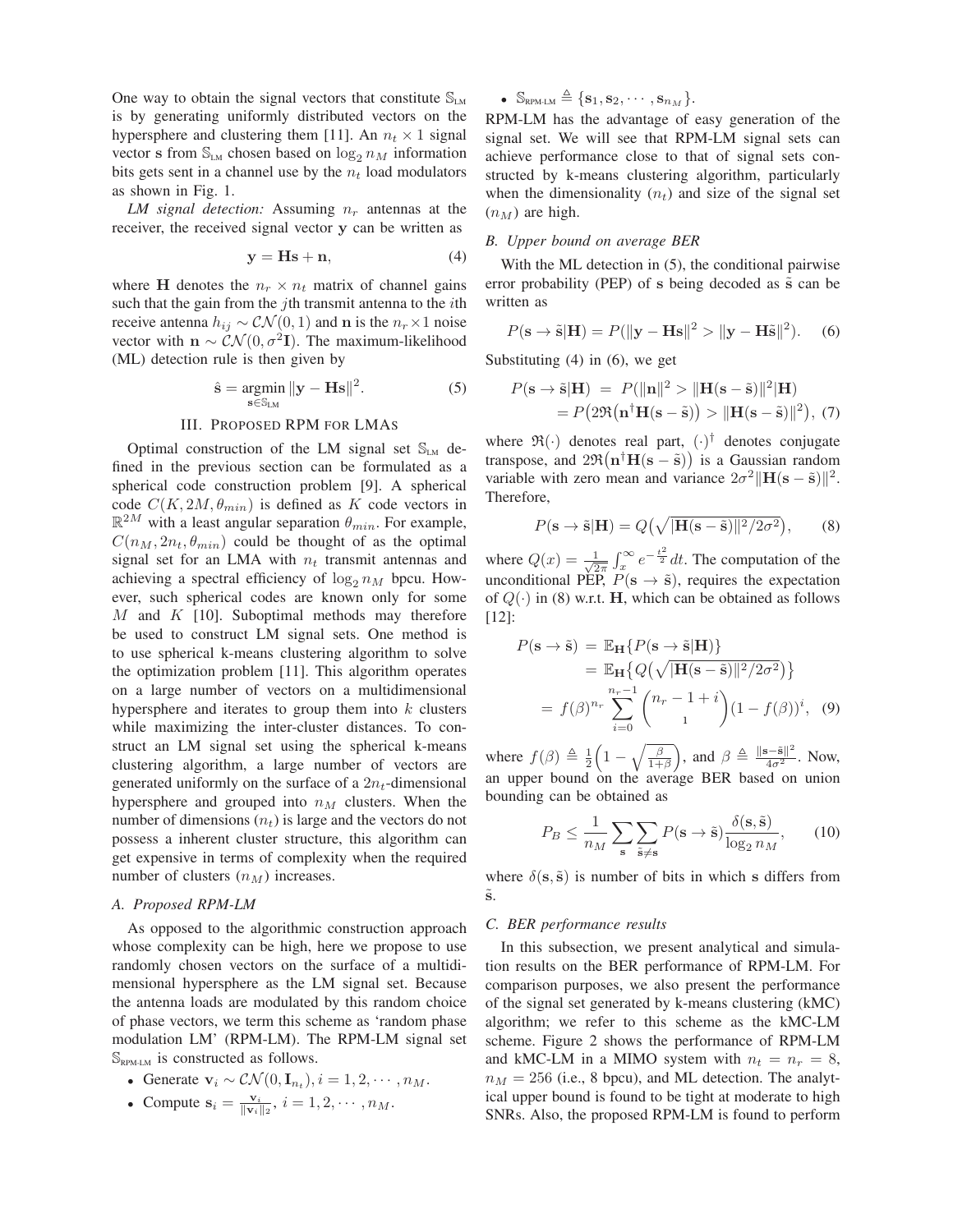

Fig. 2. BER performance of RPM-LM and kMC-LM with  $n_t = n_r$ 8,  $n_M = 256$  (8 bpcu), and ML detection. Analysis and simulation.



Fig. 3. BER performance of RPM-LM, kMC-LM, and PA-PSK for different  $n_t$  (= 2, 4, 8) with  $n_r = 8$ ,  $n_M = 256$  (8 bpcu), and ML detection.

close to within a fraction of a dB (about 0.8 dB at  $10^{-4}$ ) BER) compared to the performance of kMC-LM. Given their ease of generation, RPM-LM signal sets for large  $n_M$ ,  $n_t$  are easily obtained; whereas generation of signal sets for large  $n_M$ ,  $n_t$  using optimization algorithms such as kMC is complex.

Next, in Fig. 3, we show the effect of increasing the dimensionality of the signal set (i.e., varying  $n_t$ ). We compare the performance of RPM-LM and kMC-LM for the following system parameters:  $n_t = 2, 8, n_r = 8$ , and  $n_M = 256$  (8 bpcu). Note that, owing to their constant modulus nature, conventional PSK signal sets can be used as LM signal sets. Therefore, we present the performance of conventional PSK signal sets, which is called 'per-antenna PSK' (PA-PSK), as well for the same 8 bpcu (using 16-PSK and BPSK for  $n_t = 2, 8$ , respectively). The following observations can be made in Fig. 3.

<sup>∙</sup> At a BER of 10−<sup>3</sup>, kMC-LM performs better than PA-PSK by about 2.5 dB with  $n_t = 2$  and by about 1 dB with  $n_t = 8$ . This better performance



Fig. 4. BER performance of RPM-LM and kMC-LM for  $n_t = n_r$ 8,  $n_M = 64, 256, 1024$  (6,8,10 bpcu), and ML detection.



Fig. 5. BER performance of RPM-LM and kMC-LM for  $n_t$  = 4, 8, 16,  $n_r = 16$ ,  $n_M = 256$  (8 bpcu), and ML detection.

is because kMC-LM uses a signal set optimized jointly over the  $n_t$  dimensions, whereas PA-PSK repeats a per-dimension signal set over all the antennas.

<sup>∙</sup> The performance of RPM-LM improves with increasing dimensionality (from  $n_t = 2$  to 8) and gets increasingly close to kMC-LM performance. For example, at 10−<sup>3</sup> BER, the performance of RPM-LM compared to kMC-LM performance improves from a gap of about 8 dB with  $n_t = 2$  to about a fraction of a dB with  $n_t = 8$ .

In Fig. 4, we show the performance comparison between RPM-LM and kMC-LM for varying sizes of the signal sets, i.e., varying  $n_M$ , for  $n_t = n_r = 8$ . We show the performance for  $n_M = 64, 256, 1024$ , corresponding to 6,8,10 bpcu, respectively. We see that the performance gap between RPM-LM and kMC-LM decreases as the size of the signal set increases. For example, at a BER of 10−<sup>3</sup>, the performance gap between RPM-LM and kMC-LM is about 1.5 dB for 6 bpcu ( $n_M = 64$ ), and this gap reduces to about 0.4 dB for 10 bpcu ( $n_M = 1024$ ).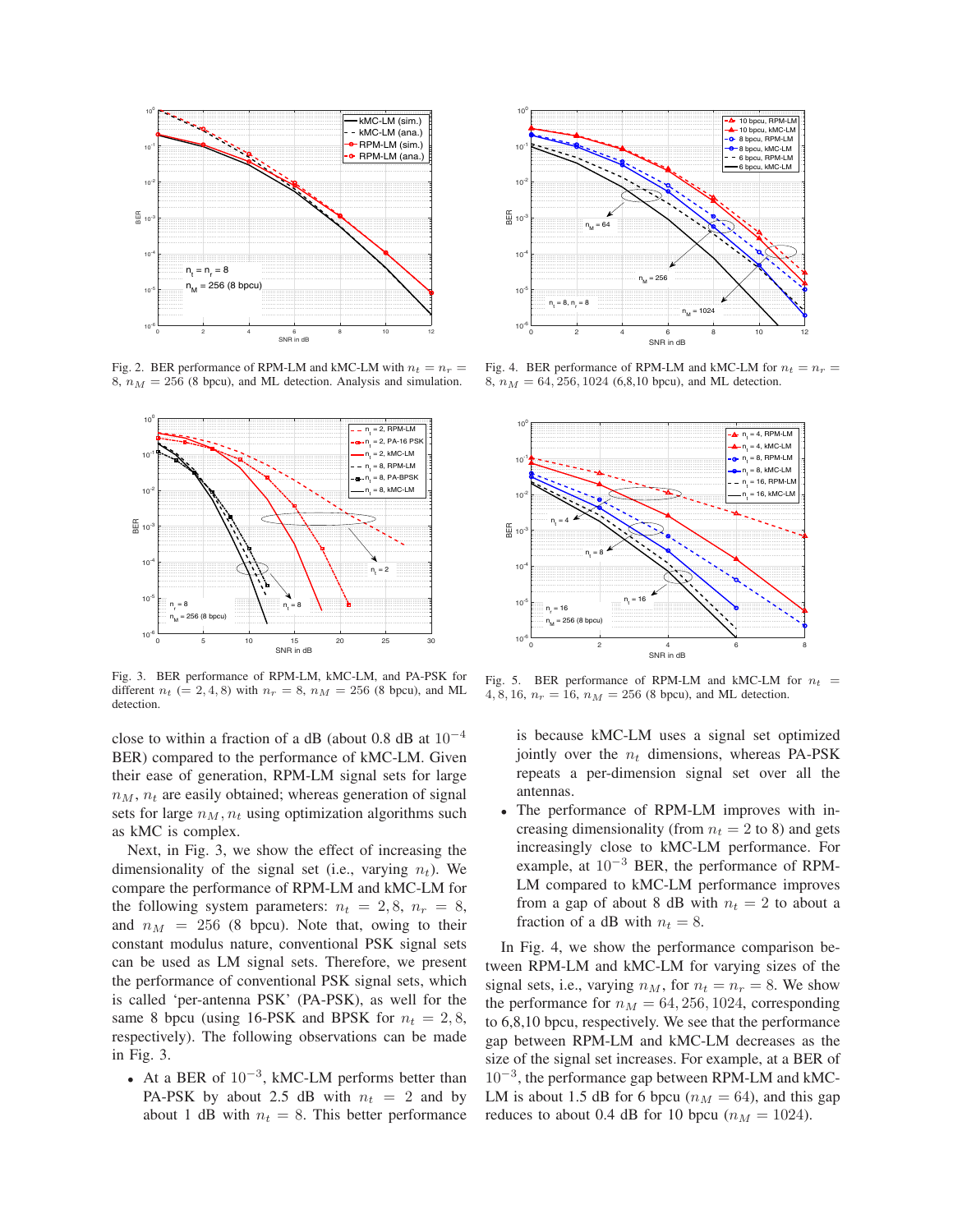

Fig. 7. LM transmitter with RPP.



Fig. 6. BER performance of PA-PSK and RPM-LM for  $n_t = n_r =$ 12, 16,  $n_M = 4096, 65536$  (12,16 bpcu), and ML detection.

Another performance comparison between RPM-LM and kMC-LM for varying  $n_t (= 4, 8, 16)$  with  $n_r = 16$ , and  $n_M = 256$  (8 bpcu) is shown in Fig. 5. As in Fig. 3, here again we see that the performance gap between RPM-LM and kMC-LM reduces for increasing dimensionality; for example, the performance gap reduces to just about 0.3 dB at  $10^{-4}$  BER when the dimensionality is increased to  $n_t = 16$ .

In Fig. 6, we present the performance of RPM-LM for 12 and 16 bpcu, i.e., for  $n_M = 4096$  and 65536, respectively. We note that generation of LM signal sets of such large sizes using kMC algorithm is prohibitively complex. So, in this case, we restrict our comparison only with PA-PSK. The following system parameters are considered; a) for 12 bpcu:  $n_t = n_r = 12$  and  $n_M =$ 4096 for RPM-LM, and  $n_t = n_r = 12$  and BPSK for PA-PSK, and b) for 16 bpcu:  $n_t = n_r = 16$  and  $n_M =$ 65536 for RPM-LM, and  $n_t = n_r = 16$  and BPSK for PA-PSK. We can see that, at  $10^{-4}$  BER, RPM-LM performs better than PA-PSK by about 2 dB at 12 bpcu and by about 3 dB at 16 bpcu.

#### IV. RPP AND PIM IN LMAS

In this section, we propose the use of random phase precoding (RPP) [13],[14] and precoder index modulation (PIM) [18] in LMAs.

# *A. RPP in LMAs*

RPP in LMAs is a technique where  $p$  LM signal vectors are precoded using a  $pn_t \times pn_t$  precoder matrix consisting of random phases, and the resulting precoded vector is transmitted in  $p$  channel uses. By doing so, we provide time diversity opportunity that can be realized through joint signal detection over  $p$  channel uses. The LM signal set used can be generated using either RPM or optimization algorithms such as kMC.

Figure 7 shows the LM transmitter with RPP. It takes  $p$  LM signal vectors and concatenates them to form the  $p n_t \times 1$  effective signal vector  $\mathbf{x} \in \mathbb{S}^p_{L,M}$ , where  $\mathbb{S}_{L,M}$  is the LM signal set used. The vector **x** is then precoded using a  $pn_t \times pn_t$  matrix **P** to get the transmit vector **Px**. The  $(i, j)$ th entry of the precoder matrix **P** is  $\frac{1}{\sqrt{pn_t}}e^{j\theta_{i,j}},$ where  $\mathbf{j} = \sqrt{-1}$  and the phases  $\{\theta_{i,j}\}\$ are generated using a pseudo-random sequence generator. The seed of this random number generator is shared a priori among the transmitter and receiver. The LM baseband block tunes the antenna loads according to the **Px** vector, the signals corresponding to which are transmitted by the LM-TU over  $p$  channel uses, resulting in a rate of  $\log_2 n_M$  bpcu.

Let  $n_r$  denote the number of receive antennas. The  $pn_r \times 1$  received signal vector at the end of p channel uses is

$$
y = DPx + n,\tag{11}
$$

where  $D = diag{H_{(1)} \cdot H_{(2)} \cdot \cdot \cdot H_{(p)}}$ ,  $H_{(i)}$  is the  $n_r \times n_t$  channel matrix in the *i*th channel use, the elements of  $\mathbf{H}_{(i)}$  are assumed to be i.i.d.  $\mathcal{CN}(0, 1)$ , and **n** is the  $pn_r \times 1$  noise vector  $[\mathbf{n}_{(1)}^T \mathbf{n}_{(2)}^T \cdots \mathbf{n}_{(p)}^T]^T$ , where the entries of the  $n_r \times 1$  noise vector in the *i*th channel use  $\mathbf{n}_{(i)}$  are distributed as  $\mathcal{CN}(0, \sigma^2)$ . We note that  $||DP||_F = ||D||_F$ . This creates a  $pn_r \times pn_t$ virtual MIMO system, providing a  $p$ -fold increase in dimensions in time and a resulting opportunity to obtain time diversity gain. The ML decision rule is given by

$$
\hat{\mathbf{x}} = \underset{\mathbf{x} \in \mathbb{S}^p_{LM}}{\operatorname{argmin}} \|\mathbf{y} - \mathbf{D} \mathbf{P} \mathbf{x}\|^2. \tag{12}
$$

*Simulation results:* In Fig. 8, we present the BER performance of kMC-LM with RPP for  $n_t = n_r = 2$ ,  $n_M = 16$  (4 bpcu), and ML detection. We present the BER plots for  $p = 2, 4$ . For comparison purposes, we also present the performance of kMC-LM without RPP. From Fig. 8, we see that kMC-LM with RPP performs better than kMC-LM without RPP by about 3 dB for  $p = 2$  at  $10^{-4}$  BER, and the performance improvement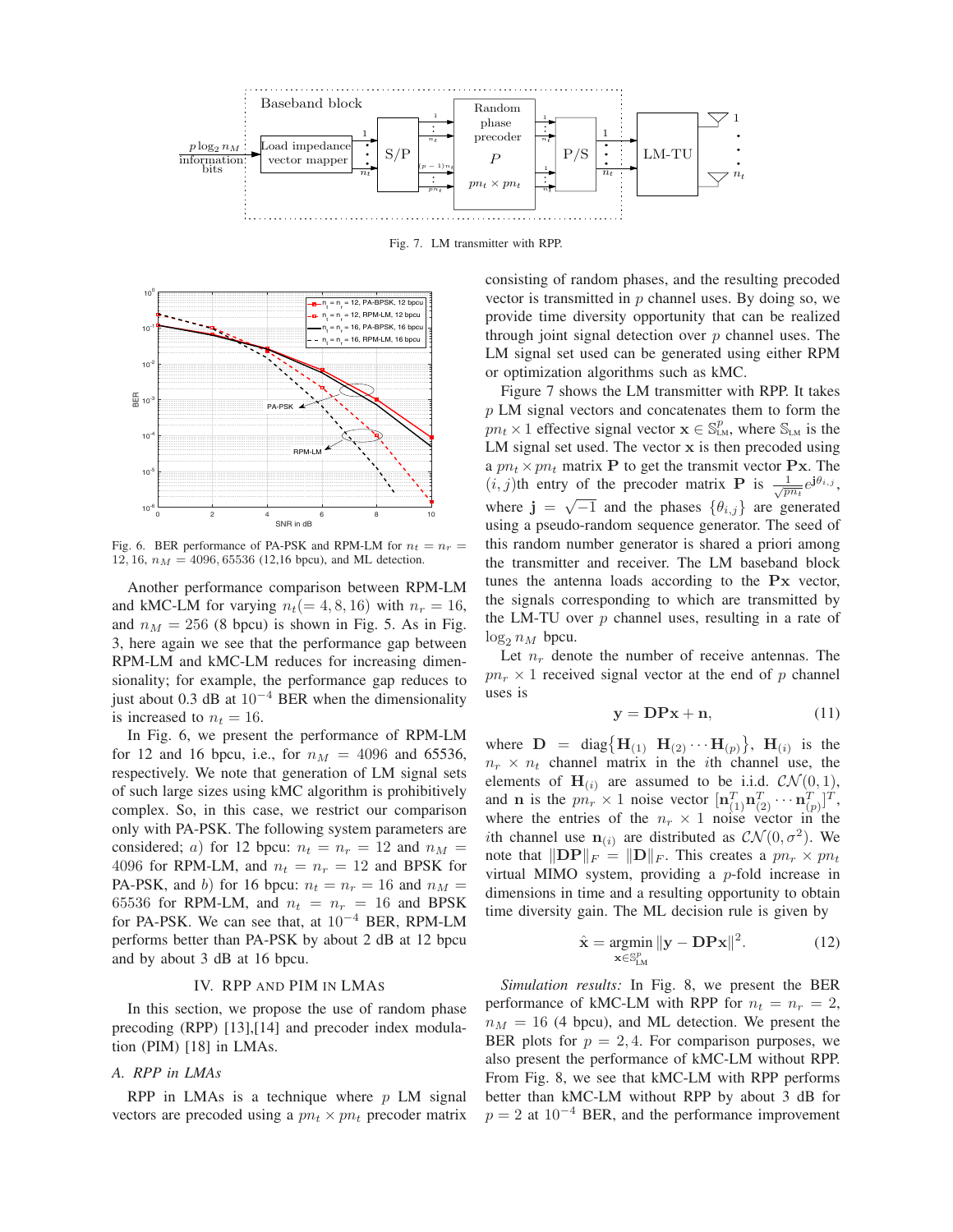

Fig. 9. LM transmitter with PIM.



Fig. 8. BER performance of RPP-LM with  $p = 2, 4$  and kMC-LM for  $n_t = n_r = 2$ ,  $n_M = 16$  (4 bpcu), and ML detection.

increases to about 8 dB for  $p = 4$ . This improvement in performance is because of the time diversity advantage that RPP offers.

## *B. PIM in LMAs*

In index modulation schemes, information bits are conveyed through the choice of transmit entities such as transmit antennas, subcarriers, and precoders which get activated during data transmission [15]-[18]. Index modulation schemes offer the benefits of hardware simplicity and good performance. In this subsection, we study the use of PIM in LMAs. When PIM is used in LMAs, information bits are conveyed through the choice (index) of a precoder matrix among a set of predetermined precoder matrices, in addition to conveying information bits through the LM signal vectors. The LM transmitter with PIM is shown in Fig. 9.

Denote a collection of  $pn_t \times pn_t$  precoder matrices as  $\mathbb{P} = {\{P_1, P_2, \cdots, P_{|\mathbb{P}|}\}},$  where  $|\mathbb{P}|$  denotes the cardinality of the set  $\mathbb P$ . Each precoder matrix in  $\mathbb P$  is taken to be a RPP matrix generated as in the previous subsection (Sec. IV-A). One of these matrices is chosen to precode  $p$  LM signal vectors in  $p$  channel uses. The choice of which of the ∣ℙ∣ precoder matrices is used is made using  $\lfloor \log_2 |\mathbb{P}| \rfloor$  information bits - called the RPP index bits. This is in addition to  $p \log_2 n_M$  bits conveyed by  $p$  LM signal vectors. Therefore, the achieved rate in



Fig. 10. BER performance of three schemes with  $n_t = n_r = 2, 4$ bpcu, and ML detection: i) kMC-LM without RPP and PIM,  $n_M$  = 16, *ii*) kMC-LM with RPP,  $p = 4$ ,  $n_M = 16$ , and *iii*) kMC-LM with PIM,  $p = 4$ ,  $n_M = 8$ .

LM with PIM is given by  $\frac{1}{p} (\lfloor \log_2 |\mathbb{P}| \rfloor + p \log_2 n_M)$ bpcu. Note that the achieved rate in LM without PIM is  $\log_2 n_M$  bpcu. It can be seen that, to achieve the same bpcu as in LM without PIM, we need a smaller LM signal set size in LM with PIM, as additional bits are conveyed through the choice of RPP matrices. The  $pn_r \times 1$  received signal vector in p channel uses is given by

$$
y = DP_j x + n,\t(13)
$$

where  $P_i$  is the RPP matrix chosen from  $\mathbb{P}$ , and  $D$ , **x**, and **n** are as described in the previous subsection (Sec. IV-A). The ML detection rule is given by

$$
\{\hat{\mathbf{x}}, \hat{j}\} = \underset{\mathbf{x} \in \mathbb{S}^p_{LM}, \ j=1,\cdots,|\mathbb{P}|}{\text{argmin}} ||\mathbf{y} - \mathbf{D} \mathbf{P}_j \mathbf{x}||^2. \tag{14}
$$

*Simulation results:* In Fig. 11, we present the BER performance of three schemes with  $n_t = n_r = 2, 4$ bpcu, and ML detection. The schemes are:  $i)$  kMC-LM without RPP and PIM,  $n_M = 16$ , ii) kMC-LM with RPP,  $p = 4$ ,  $n_M = 16$ , and *iii*) kMC-LM with PIM,  $p = 4$ ,  $n_M = 8$ . Note that, in kMC-LM with PIM, 3 bpcu comes from LM signal vectors and 1 bpcu comes from RPP indexing. From Fig. 11, it is observed that, at  $10^{-4}$  BER, kMC-LM with PIM performs better by